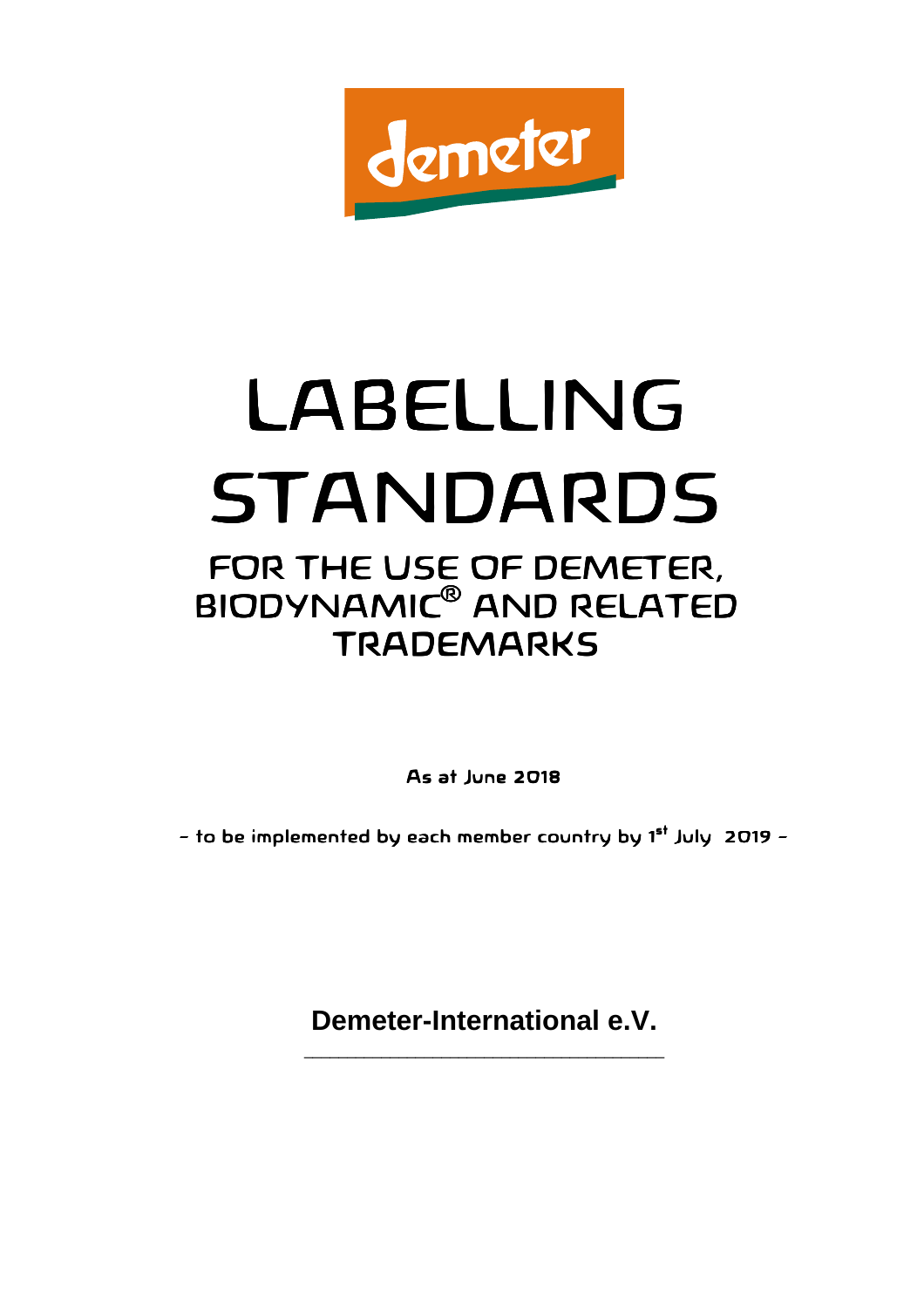# **Table of Contents**

| 1. |     |         |                                                                                                                |  |  |  |  |  |
|----|-----|---------|----------------------------------------------------------------------------------------------------------------|--|--|--|--|--|
|    | 1.1 |         |                                                                                                                |  |  |  |  |  |
|    | 1.2 |         |                                                                                                                |  |  |  |  |  |
| 2. |     |         |                                                                                                                |  |  |  |  |  |
| 3. |     |         | Demeter trademark logo manufacture and the contract of the contract of the contract of the Demeter Annufacture |  |  |  |  |  |
|    | 3.1 |         |                                                                                                                |  |  |  |  |  |
|    | 3.2 |         |                                                                                                                |  |  |  |  |  |
|    |     | 3.2.1.  |                                                                                                                |  |  |  |  |  |
|    |     | 3.2.2.  |                                                                                                                |  |  |  |  |  |
|    | 3.3 |         |                                                                                                                |  |  |  |  |  |
|    | 3.4 |         |                                                                                                                |  |  |  |  |  |
| 4. |     |         |                                                                                                                |  |  |  |  |  |
|    | 4.1 |         | Labelling of products with the new Demeter trademark logo in                                                   |  |  |  |  |  |
|    |     |         |                                                                                                                |  |  |  |  |  |
|    |     | 4.1.1.  | Normal labelling of Demeter products (at least 90%                                                             |  |  |  |  |  |
|    |     |         |                                                                                                                |  |  |  |  |  |
|    |     | 4.1.2.  | Exemption to label products containing at least                                                                |  |  |  |  |  |
|    |     |         |                                                                                                                |  |  |  |  |  |
|    |     | 4.1.3.  | Labelling of products containing at least 10%                                                                  |  |  |  |  |  |
|    |     |         |                                                                                                                |  |  |  |  |  |
|    | 4.2 |         |                                                                                                                |  |  |  |  |  |
|    |     | 4.2.1   |                                                                                                                |  |  |  |  |  |
|    | 4.3 |         |                                                                                                                |  |  |  |  |  |
|    |     | 4.3.1   |                                                                                                                |  |  |  |  |  |
|    |     | 4.3.2   | Labelling with Biodynamic® - the registered                                                                    |  |  |  |  |  |
|    |     |         |                                                                                                                |  |  |  |  |  |
|    | 4.4 |         |                                                                                                                |  |  |  |  |  |
|    |     |         | Section under development                                                                                      |  |  |  |  |  |
|    | 4.5 |         |                                                                                                                |  |  |  |  |  |
|    |     | 4.5.1.  | Labelling of products as "in conversion to Demeter" 9                                                          |  |  |  |  |  |
|    |     | 4.5.1.1 | Labelling of products with organic "in conversion"                                                             |  |  |  |  |  |
|    |     |         |                                                                                                                |  |  |  |  |  |
|    |     | 4.5.1.2 | Labelling of products with organic certification: EU                                                           |  |  |  |  |  |
|    |     |         |                                                                                                                |  |  |  |  |  |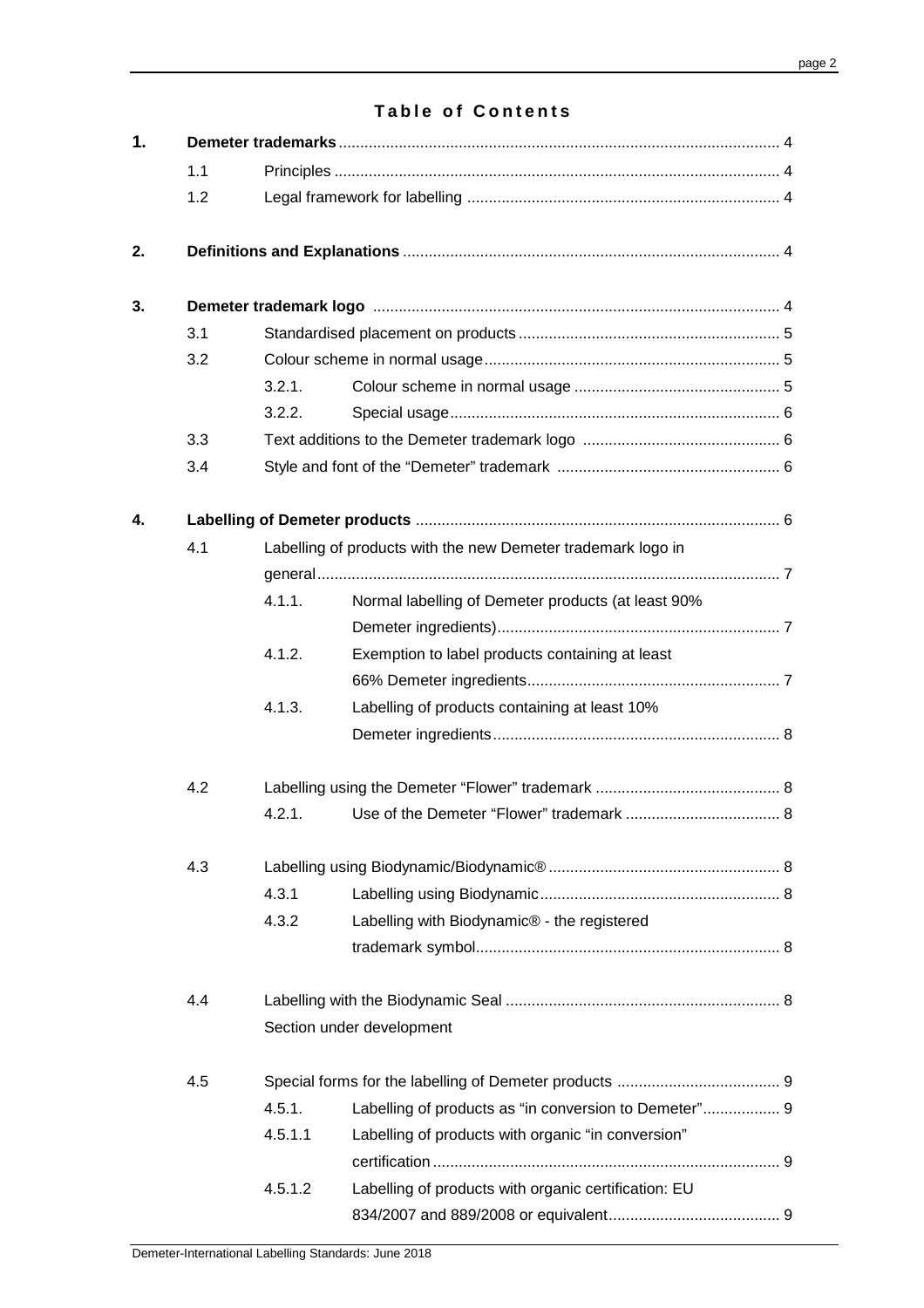|     | 4.5.2     |                                                                    |
|-----|-----------|--------------------------------------------------------------------|
| 4.6 |           | Particular labelling regulations for individual product groups  10 |
|     | 4.6.1.    | Labelling of products from Demeter bee                             |
|     |           |                                                                    |
|     | 4.6.2.    |                                                                    |
|     | 4.6.2.1   |                                                                    |
|     | 4.6.2.2   |                                                                    |
|     | 4.6.2.2.1 |                                                                    |
|     | 4.6.2.2.2 |                                                                    |
|     | 4.6.2.2.3 |                                                                    |
|     | 4.6.2.2.4 | Labelling as 'Wine made from Demeter Grapes' or                    |
|     | 4.6.2.3   | 11.  11. Labelling of other products with alcoholic ingredients 11 |
|     | 4.6.3.    |                                                                    |
|     | 4.6.3.1   | Labelling with the Demeter trademark logo 90%                      |
|     |           |                                                                    |
|     | 4.6.3.2   | Exemption to label products with at least 66% of                   |
|     |           |                                                                    |
|     | 4.6.3.3   | Labelling of products containing less than 66%                     |
|     |           |                                                                    |
|     | 4.6.4.    | Labelling of products made from Demeter fibre 12                   |
|     | 4.6.4.1   |                                                                    |
|     | 4.6.4.2   | Labelling of raw materials using the old stylised                  |
|     |           |                                                                    |
|     | 4.6.5     | Labelling of products from Biodynamic breeding 13                  |
|     | 4.6.6.    |                                                                    |
|     |           |                                                                    |

| 5. |  |  |  |  |
|----|--|--|--|--|
|----|--|--|--|--|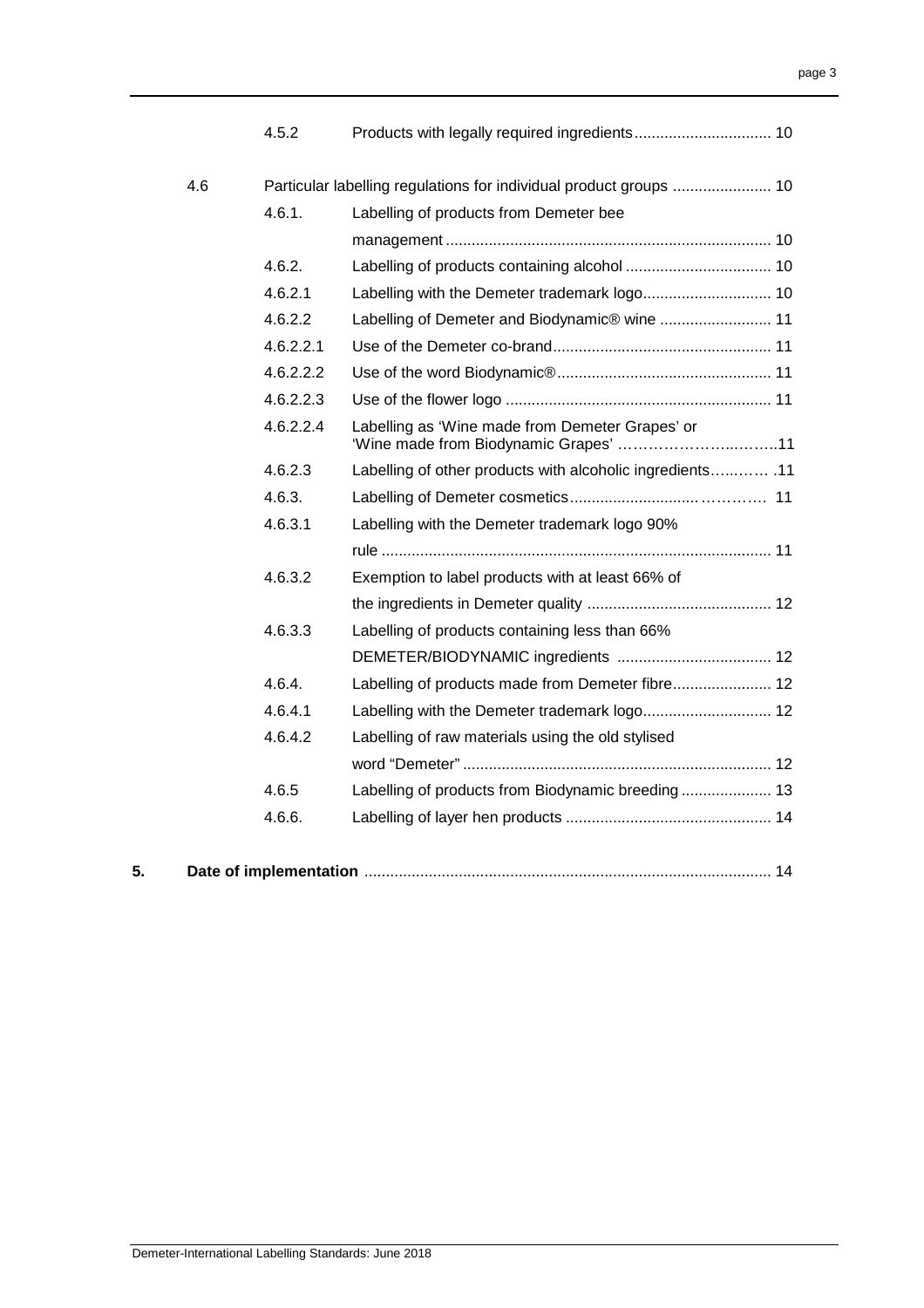# **1. Demeter trademarks**

## **1.1 Principles**

The owner of a registered trademark is legally required to protect that trademark from misuse. The ownership of the various Biodynamic trademarks world-wide ("flower", Stylised form of the word Demeter, and the new Demeter trademark logo) currently lies with the individual national owners. The aim is to transfer ownership to a common international body. The owner is required to protect the trademark, but can entrust other organisations with this task via a trust deed agreement.

The Demeter trademark may only be used by enterprises and businesses which have a valid contract with the authorised organisation, or a valid agreement covering membership rights to use the trademark (e.g. producers in a regional working group).

The use of the Biodynamic name on products, or material relating to products that is not linked to one of the above mentioned trademark forms is not allowed.

Every use of the word Demeter, and/or one or more of the registered Demeter trademarks in any form, is seen as usage of the trademark. It is also considered use if, in the public domain (e.g. consumers), the impression has been created that the products are Demeter.

## **1.2 Legal framework for labelling**

The respective national Acts and Regulations governing food products are binding. Further, EU Regulations, in particular No. 834/2007 and 889/2008 governing organic agriculture and the corresponding labelling of agricultural produce/food, or equivalent regulations, are binding. Each business must accept responsibility for its actions with respect to these laws as they are part of the national legal requirements. These legal constraints are neither contained nor interpreted in these standards.

# **2. Definitions and Explanations**

Terms used in these standards are defined as follows:

- Ingredients: Materials, including additives that are used in the processing of Demeter raw materials or further processing of Demeter partially processed goods.
- Basis for calculation: The calculation of the proportion of ingredients which determines the use of the trademark is to be based on the weight of the ingredients used in the recipe at the time of production. Added salt and water are not included.
- Availability: A product or ingredient is available in Demeter quality if it is available at the required technical specification/quality and in sufficient quantity. Non-availability is to be proven. More detail is contained in the national certifying authority's procedural manuals for Demeter certification.

# **3. Demeter Trademark logo**

The Demeter trademark logo consists of the three graphic elements: the trademarked stylised word, the background field, and the accenting line. The proportions of the individual elements, or the complete logo, may not be altered.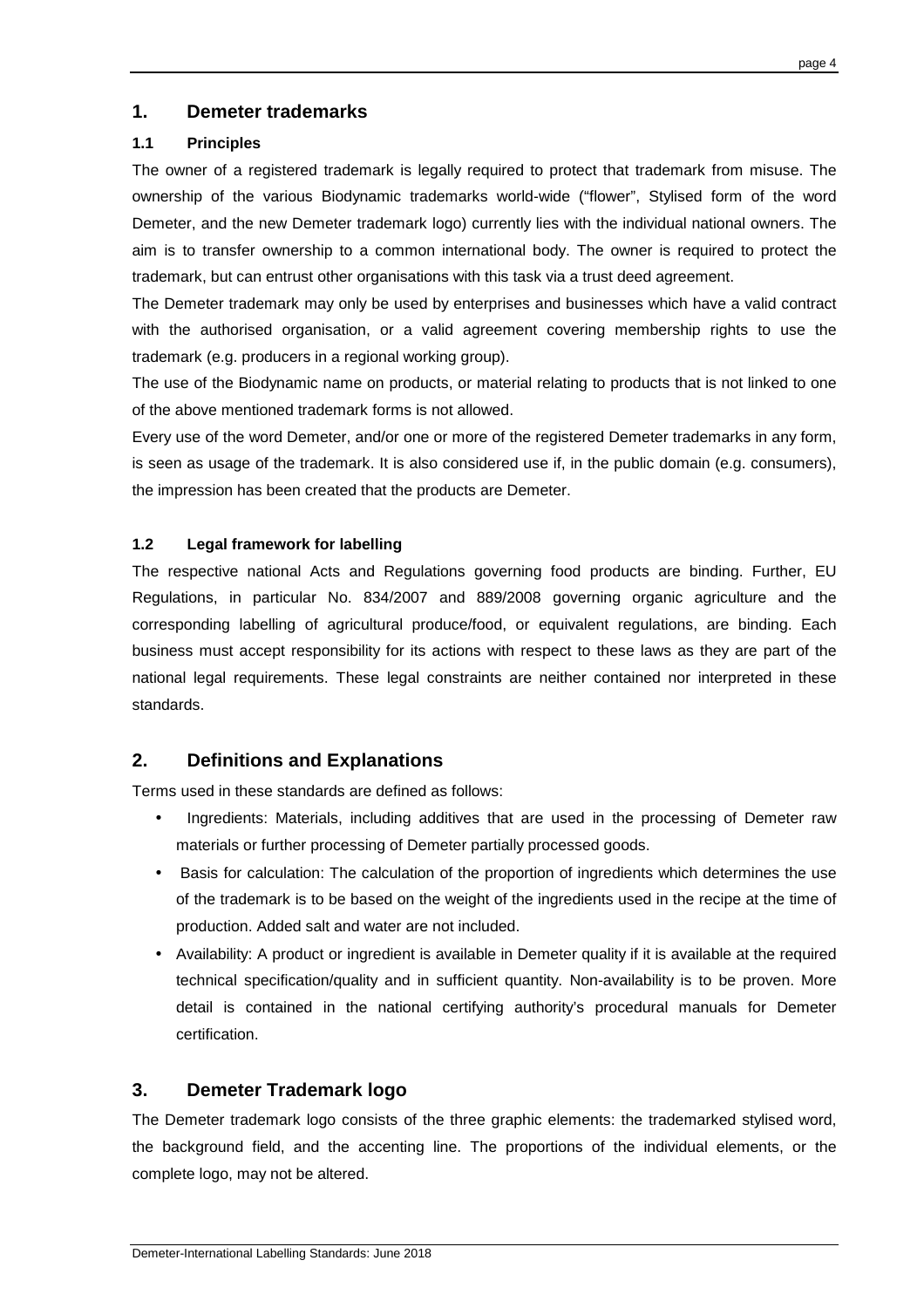# **Table: Graphic Elements of the Demeter-Trademark logo**

| Trademark logo | Trademark stylised<br>word | Background field | Accenting line |
|----------------|----------------------------|------------------|----------------|
| demeter        | demeter                    |                  |                |

# **3.1 Standardised placement on products**

- The Demeter-Trademark logo is to be used as a co-brand (use of the Demeter trademark logo in conjunction with the trademark of the enterprise bringing the product onto the market). The following must be observed:
- The preferential placement of the Demeter-Trademark logo is the centre of the upper edge.
- The placement of the Demeter-Trademark Logo in the upper third of the front side of the packaging (first facing) or on other materials is obligatory.
- It may also be used on a collar label for bottled products such that the Demeter logo has prominence compared to any other information also on the collar.
- In any case the Demeter trademark logo must be clearly recognisable
- The name and address of the licensee have to be on the label or packaging.
- If there is any unclear situation in the use of the Demeter trademark logo the responsible Demeter organisation decides about the placement.
- The size shall be at least 20mm, but less than 50mm; in reasonable cases the respective organisations may approve the use of a Demeter logo that is outside these limits.

#### **3.2 Colour scheme for the Demeter trademark logo**

#### **3.2.1 Colour scheme in normal usage**

If the label or packaging for a Demeter product is printed in more than one colour, the following colour scheme is to be adhered to:

| Trademark logo |                            | <b>Colour</b> | <b>Description</b>                                                                                              |
|----------------|----------------------------|---------------|-----------------------------------------------------------------------------------------------------------------|
|                | Trademark stylised<br>word | White         | White (transparent on a pale<br>background)                                                                     |
| demeter        | Background field           | Orange        | 4c CMYK<br>Paper coloured C0/M65/Y100/K0<br>Paper Natural C0/M50/Y100/K0<br>(Pantone Orange 158c)<br>(RAL 2003) |
|                | Accenting line             | Green         | 4c CMYK:<br>Paper coloured C100/M0/Y70/K30<br>Paper Natural C100/M0/Y70/K0<br>(Pantone 342)<br>(RAL 6016)       |

#### **Table: Colour scheme for the normal usage of the Demeter trademark logo**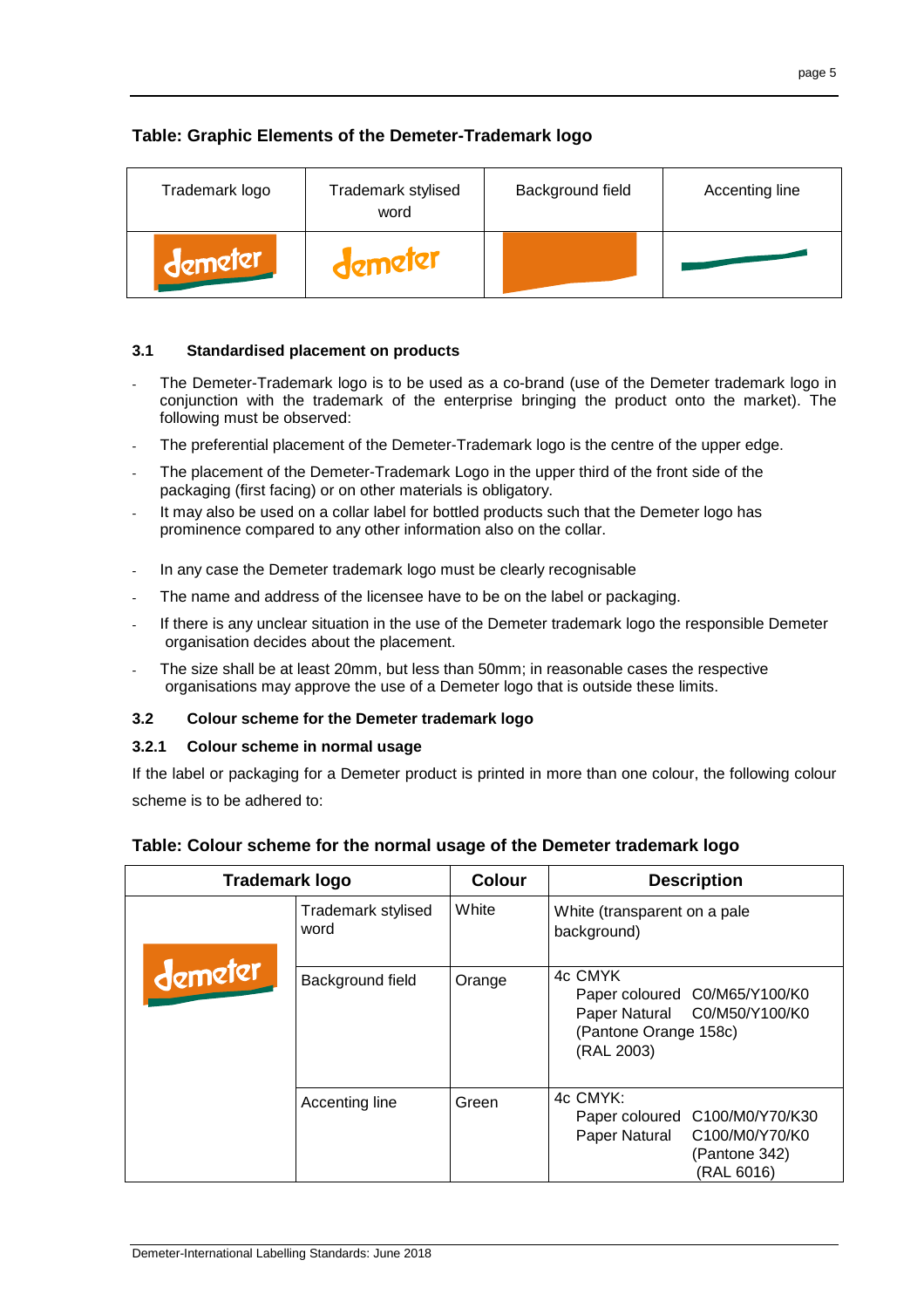# **3.2.2 Special usage**

If the label or packaging of the Demeter product is printed in one colour only, then depending on the printing technique used, and the texture/colour of the material to be printed, the following special usage of the trade logo in monotones is possible:

The truest possible likeness between the special and the normal Demeter trademark logo variants can be gained if the colour is chosen in this order of preference: Orange, Green, White. High contrast colours are preferable. Labels should not use black as the background colour.

|  |  |  |  |  |  |  | Table: Colour scheme for the special usage of the Demeter-trademark logo |  |  |
|--|--|--|--|--|--|--|--------------------------------------------------------------------------|--|--|
|--|--|--|--|--|--|--|--------------------------------------------------------------------------|--|--|

| <b>Constraint</b>                                                         | <b>Graphic element</b>     | <b>Colour</b>                              | <b>Colour description</b>                            |
|---------------------------------------------------------------------------|----------------------------|--------------------------------------------|------------------------------------------------------|
| Pale background<br>If screening is<br>technically possible                | Trademark stylised<br>word | Transparent/white                          | Base colour of the<br>material                       |
|                                                                           | Background field           | Dark colour screened                       | 60%<br>colour saturation                             |
| demeter                                                                   | Accenting line             | Dark colour,<br>unscreened                 | 100 % colour saturation                              |
| Pale background<br>If screening is NOT<br>technically possible, or in the | Trademark stylised<br>word | Transparent/white                          | Base colour of the<br>material                       |
| case of a pale background<br>field                                        | Background field           | Pale, or dark print<br>colour, unscreened  | Order<br>preference:<br>οf<br>Orange, Green, (black) |
| demeter                                                                   | Accenting line             | Not present                                |                                                      |
| Dark background<br>If screening is NOT<br>technically possible            | Trademark stylised<br>word | Printed white                              |                                                      |
| (STICK ON LABEL)                                                          | Background field           | White border round the<br>background field |                                                      |
| demeler                                                                   | Accenting line             | <b>Printed white</b>                       |                                                      |

#### **3.3 Text additions to the Demeter trademark logo**

No text additions to the trademark logo are permitted.

#### **3.4 Style and font of the "Demeter" trademark**

Two methods of writing "Demeter" on labels and packaging are to be distinguished:

- **demeter** If the word is used as part of the text in place of the trademark, or as a description of ingredients (e.g. **demeter**-Milk) – in the typeface of the text, lower case, italics, bold.
- Demeter: For all other designations (e.g. Demeter-Quality, Demeter-standards, Demeter-International) - In the typeface of the text, regular type, only the initial letter in upper case. Any other optical or coloured high lighting of the word "Demeter" in the text is not intended.

#### **4. Labelling of Demeter products**

As defined in trademark law, every usage of the word "Demeter" is seen as usage of the trademark. Usage is also assumed if the impression has been given that a particular product is a Demeter product. Better and clearer recognition of Demeter products (by consumers in particular) can be achieved if products from the various producers are labelled with the Demeter trademark according to these standards.

The following text may be used on labelling and packaging to put Demeter in context:

- **"demeter** is the trademark for food from certified Biodynamic production", or
- "**demeter** is the trademark for food from Biodynamic production".

In the case of cosmetics and textiles, the word "product" shall replace the word "food". The principles for Demeter products are: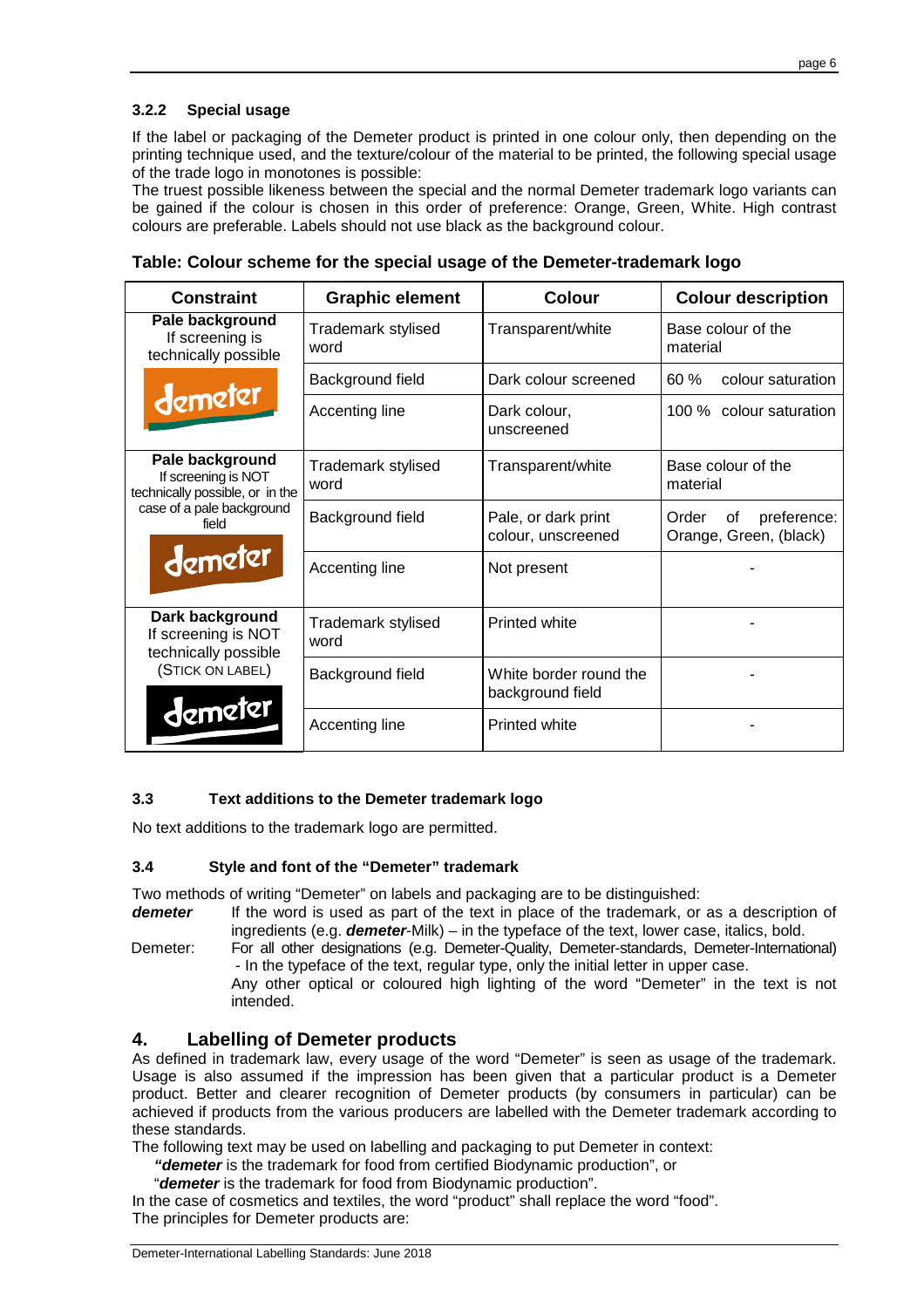- that the production process must use certified Demeter ingredients, if certified Demeter ingredients are available.
- If a product contains a mixture of the same ingredient at different levels of Demeter certification, the product must be labelled at the lowest certification status.

The following sections govern the labelling of Demeter products with the new Demeter trademark logo.

#### **4.1 Labelling of products with the new Demeter trademark logo in general**

In every case the products carrying Demeter labelling must:

- conform to the Demeter processing quidelines,
- consist of at least 95% of certified organic ingredients,
- conform to the standards of the association in the country with jurisdiction,
- conform to the EU Regulations 834/2007 and 889/2008, or to an equivalent regulation.

#### **4.1.1 Normal labelling of Demeter products (at least 90% Demeter ingredients)**

The following minimum requirements must be met in normal labelling with the Demeter trademark logo:

- at least 90% of the product's ingredients are certified Demeter and
- those ingredients over and above the 90%, which are not available with Demeter certification, must have an organic certification meeting the EU organic regulations, or an equivalent regulation.

#### **4.1.2 Exemption to label products with at least 66% of the ingredients in Demeter quality**

Demeter products for which less than 90% of the ingredients are available with Demeter certification, may use a maximum of 33% of ingredients from "in conversion to Demeter" or with an organic certification, on completion of a procedure to grant a limited exemption. The details are to be found in the description of the procedures for Demeter certification.

Plants and mushrooms collected from the wild and certified organic according to the respective organic standards, may be used as ingredients of Demeter products. The finished product must contain a minimum of 70 % Demeter ingredients (according EU regulation) to be labelled Demeter.

Seafish may be used as ingredient of Demeter products. Seafish must be caught according to the requirements of the Marine Stewardship Council (MSC). The finished product must contain a minimum of 70 % of Demeter ingredients (according EU regulation) to be labelled Demeter.

This deviation from the percentage of Demeter ingredients required for normal labelling (see 4.1.1) is to be stated in a footnote, in an appropriate place on the label (e.g. in the ingredients' list).

#### **4.1.3 Labelling of products with at least 10% Demeter ingredients**

It is possible to indicate the "**Demeter"** ingredient in the ingredients' list, in the same font style and size as the remaining text. Sea fish may be used as ingredient. Sea fish must be caught according to the requirements of the Marine Stewardship Council (MSC).

| Products, which contain at least 90 % Demeter ingredients |                                                                                                                                                                                            |                                                                 |                                                                                                                                                   |  |  |  |
|-----------------------------------------------------------|--------------------------------------------------------------------------------------------------------------------------------------------------------------------------------------------|-----------------------------------------------------------------|---------------------------------------------------------------------------------------------------------------------------------------------------|--|--|--|
| Labelling                                                 | Text on the label                                                                                                                                                                          | <b>Certification</b><br>status                                  | <b>Requirements for</b><br>the<br><b>Product</b>                                                                                                  |  |  |  |
| 4.1.1<br>demeter                                          | Ingredients list on the label<br>demeter-ingredient (regular type<br>face)<br>Demeter-explanative phrase<br>"demeter is the trademark for food<br>from certified Biodynamic<br>production" | - Certification,<br>organic/EU reg.<br>Demeter<br>certification | - Demeter processing<br>standards<br>- all products and<br>processing stages<br>- at least 90 % Demeter-<br>content<br>- at least 95 % cert. org. |  |  |  |

# **Table: General labelling of products consisting of Demeter ingredients**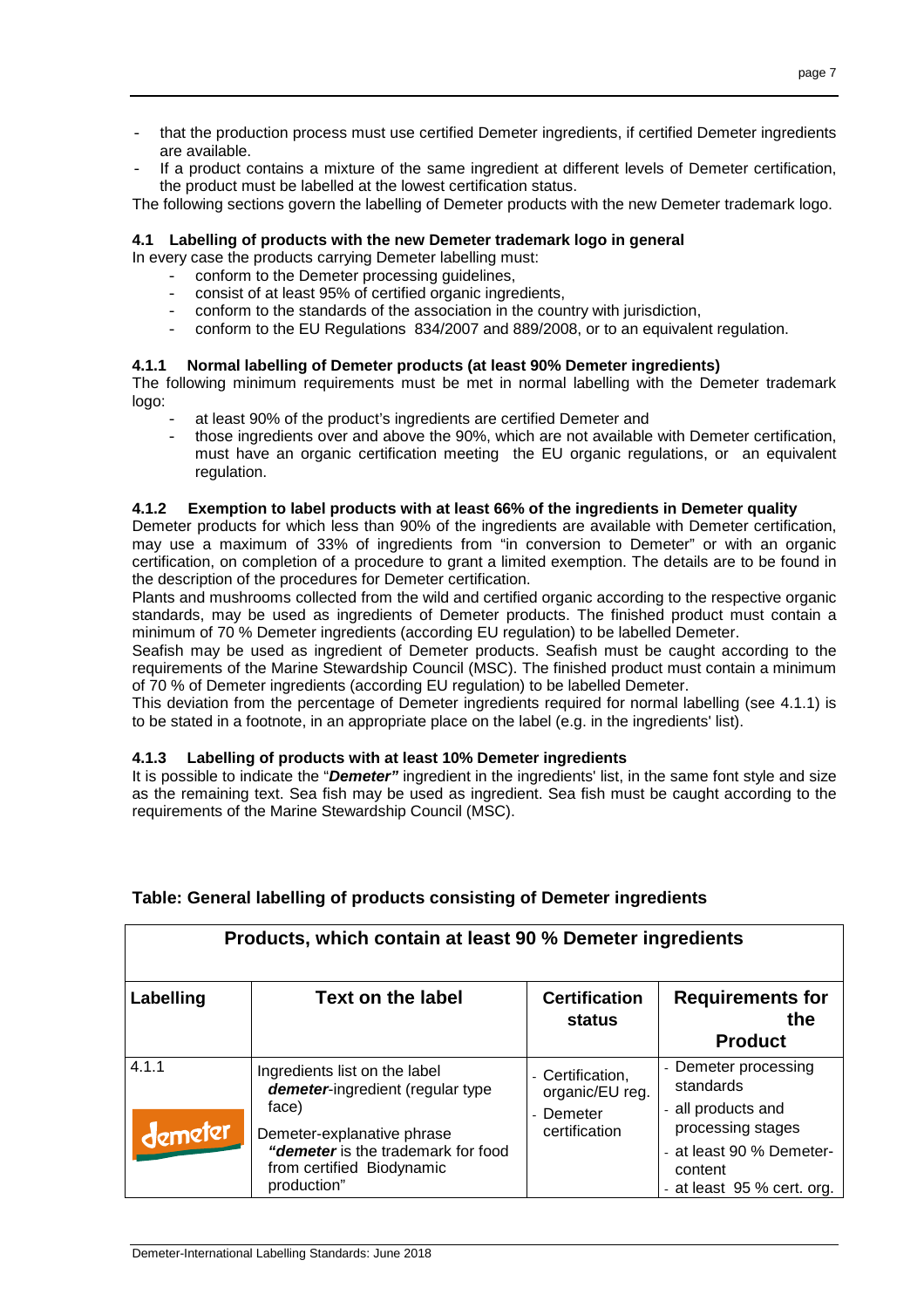| Products, which contain at least 66% Demeter ingredients |                                                                                                                                                                                                                                                                                                                                         |                                                                   |                                                                                                                                               |  |  |  |
|----------------------------------------------------------|-----------------------------------------------------------------------------------------------------------------------------------------------------------------------------------------------------------------------------------------------------------------------------------------------------------------------------------------|-------------------------------------------------------------------|-----------------------------------------------------------------------------------------------------------------------------------------------|--|--|--|
| 4.1.2<br>demeter                                         | Ingredients list: Labelling of<br>ingredients with *Footnote:<br>* In conversion to <b>demeter</b><br>* certified organic production /<br>organic agriculture<br>Demeter-explanative phrase<br>"demeter is the trademark for food<br>from certified Biodynamic production"<br>Products, which contain at least 10 % Demeter ingredients | - Certification,<br>organic/EU reg.<br>- Demeter<br>certification | Demeter processing<br>standards<br>- all products and<br>processing stages<br>at least 66 % Demeter-<br>content<br>- at least 95 % cert. org. |  |  |  |
| 4.1.3<br>demeter-<br>ingredient                          | Ingredients list on the label<br>demeter-ingredient (regular type<br>face)<br>Demeter-explanative phrase<br>"demeter is the trademark for food<br>from certified Biodynamic<br>production"                                                                                                                                              | - Certification,<br>organic/EU reg.<br>- Demeter<br>certification | - Demeter processing<br>standards<br>all products and<br>processing stages<br>at least 10 % Demeter-<br>content<br>- at least 95 % cert. org  |  |  |  |

## **4.2 Labelling using the Demeter "Flower" trademark**

#### **4.2.1** Use of the Demeter "Flower" trademark

Countries who use the Demeter "flower" trademark (Flower countries are: F, UK, DK, S, USA, NZ) may continue to do so. The labelling of Demeter/Biodynamic wine with the Demeter "flower" trademark is regulated in 4.6.2.2.3 below.

#### **4.3 Labelling using Biodynamic/Biodynamic®**

**4.3.1** Labelling with Biodynamic

**4.3.1.1** Biodynamic must be mentioned on all Demeter products/processed products and in promotional material about Demeter products whenever the Demeter logo is used, or reference is made to Demeter. Wine and cosmetics are excluded, see below.

**4.3.1.2** Food products may only refer to Demeter/Biodynamic in the ingredients list if those ingredients are Demeter certified. Either word may be used.

**4.3.1.3** Products with less than 66% Demeter ingredients cannot be referred to as Biodynamic either on the label or in promotional material. Individual Biodynamic ingredients may be declared in the ingredients list.

**4.3.1.4** A vineyard and/or its wine must not refer to Biodynamic unless the production and processing is certified. Wine and cosmetic labels may refer to Biodynamic, or use it as the main logo, without referring to Demeter.

**4.3.1.5** Biodynamic shall not be more prominent than Demeter or be used to the detriment of the Demeter trademark.

**4.3.1.6** The respective organisation must approve all labelling and require inaccurate promotional material to be changed. Promotional material includes web sites, leaflets and brochures, product posters or other descriptions.

**4.3.2** Labelling with Biodynamic® - the registered trademark symbol

The combination of Biodynamic with the registered trademark symbol - Biodynamic® - may only be used in a country after the trademark has been legally registered there. In the USA, the symbol @ must be used. Please contact DI for further information.

#### **4.4 Labelling with the Biodynamic seal – section removed for further development.**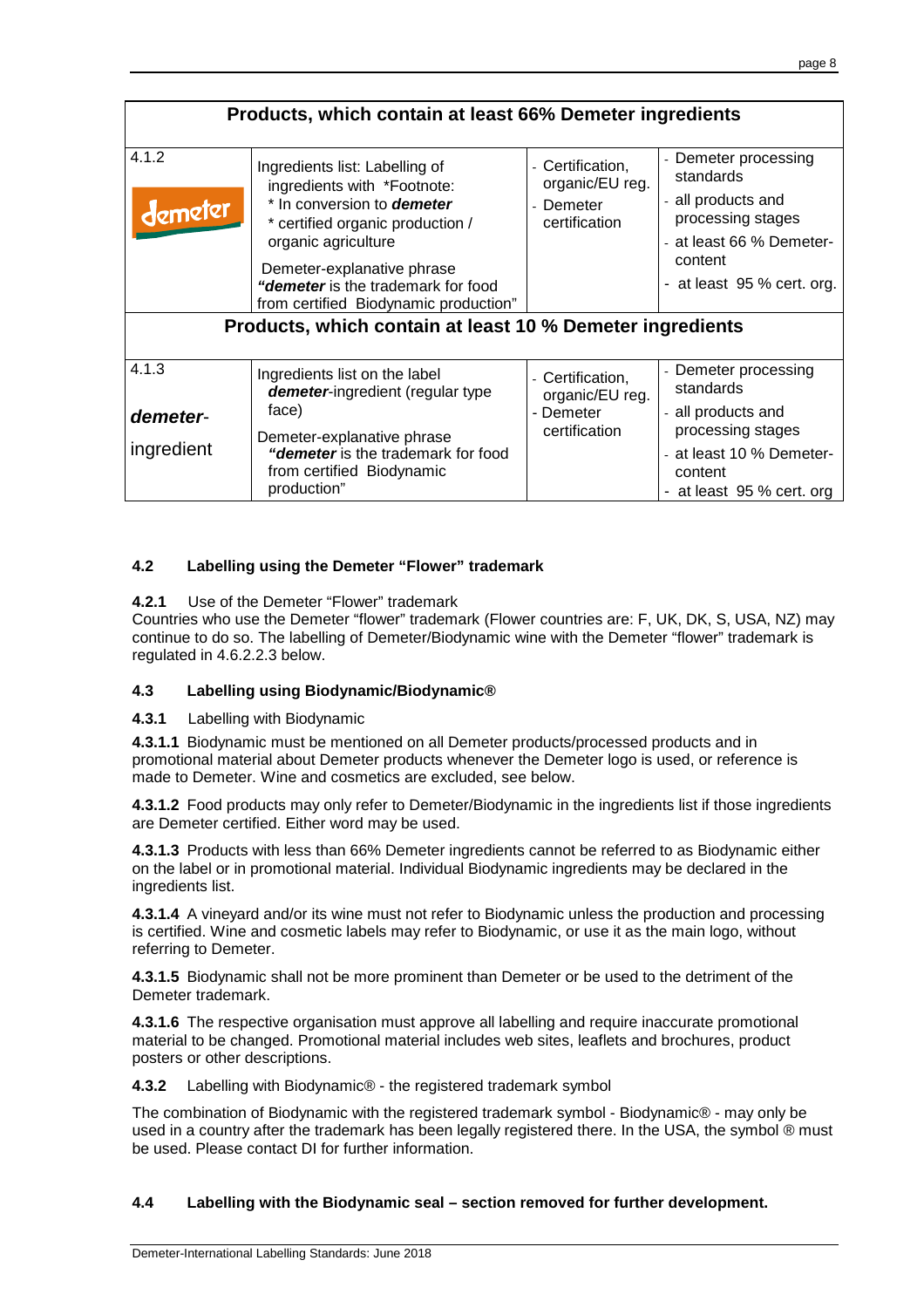# **4.5 Special forms for the labelling of Demeter products**

#### **4.5.1 Labelling of products as "in conversion to Demeter"**

The products must originate from enterprises which:

- have been conforming to the Demeter production standards for at least 12 months, and are Demeter certified.
- have been processed according to the Demeter processing standards, and
- meet the requirements of EU regulations 834/2007 and 889/2008 or equivalent regulations.

The following cases are to be distinguished:

#### **4.5.1.1 Labelling of products with organic "in conversion" certification**

The enterprise producing the product must have:

- at least an organic "in conversion" certification which meets EU regulations 834/2007 and 889/2008, or equivalent and
- the product must consist of a single ingredient of plant origin only (mono-product).

The labelling and packaging shall have the text:

"in conversion to demeter" (without the Demeter trademark logo or part thereof)

The product must also have the statement, legally required by the EU regulations 834/2007 and 889/2008 "produced within the scope of conversion to organic agriculture".

The typeface and colour of the Demeter labelling and explanation may not be more prominent than the legally required statement. The font for the word **demeter** shall be as in the text, but in italics and bold.

#### **4.5.1.2 Labelling of products with the organic certification meeting EU regulations** 834/2007 and 889/2008 **or equivalent**

Products from enterprises which have been farming to the Demeter production standards for at least 12 months and which have Demeter certification as well as meeting national or international organic regulations or laws , may be labelled with the Demeter trademark logo if the following constraints have been met:

- the products must have at least a nationally or internationally recognised organic certification, and
- at least 90% of the ingredients must have been produced after conforming to the Demeter production standards for more than 12 months and be Demeter certified. If an exemption is granted because of unavailability (for a limited time period, following application using a simplified procedure), a maximum of 33% of certified organic ingredients may be used.
- The Demeter trademark logo may be used on labels and packaging if on declaring the ingredients, or in the ingredients' list, reference is made to the footnote which states "in conversion to demeter".

| <b>Organic and Demeter "In Conversion" certification</b> |                                                                                                                                                                                                                               |                                                                                                                                                    |                                                                                                                      |  |  |  |
|----------------------------------------------------------|-------------------------------------------------------------------------------------------------------------------------------------------------------------------------------------------------------------------------------|----------------------------------------------------------------------------------------------------------------------------------------------------|----------------------------------------------------------------------------------------------------------------------|--|--|--|
| Labelling                                                | <b>Text on the label</b>                                                                                                                                                                                                      | <b>Certification</b><br>status                                                                                                                     | <b>Requirements for the</b><br>products                                                                              |  |  |  |
| 4.4.1.1<br>In conversion to<br>demeter                   | EU- Legally required declaration:<br>"Produced under the standards for<br>conversion to organic agriculture".<br>Demeter-explanative phrase<br>"demeter is the trademark for food<br>from certified Biodynamic<br>production" | - With $834/2007$<br>and 889/2008<br>Certification in<br>conversion or<br>equivalent<br>regulation<br>$-1.$ or 2.<br>conversion year<br>to Demeter | - Demeter processing<br>standards<br>- Unprocessed plant<br>products<br>- Plant products with a<br>single ingredient |  |  |  |

# **Table: Special forms for the labelling of Demeter products**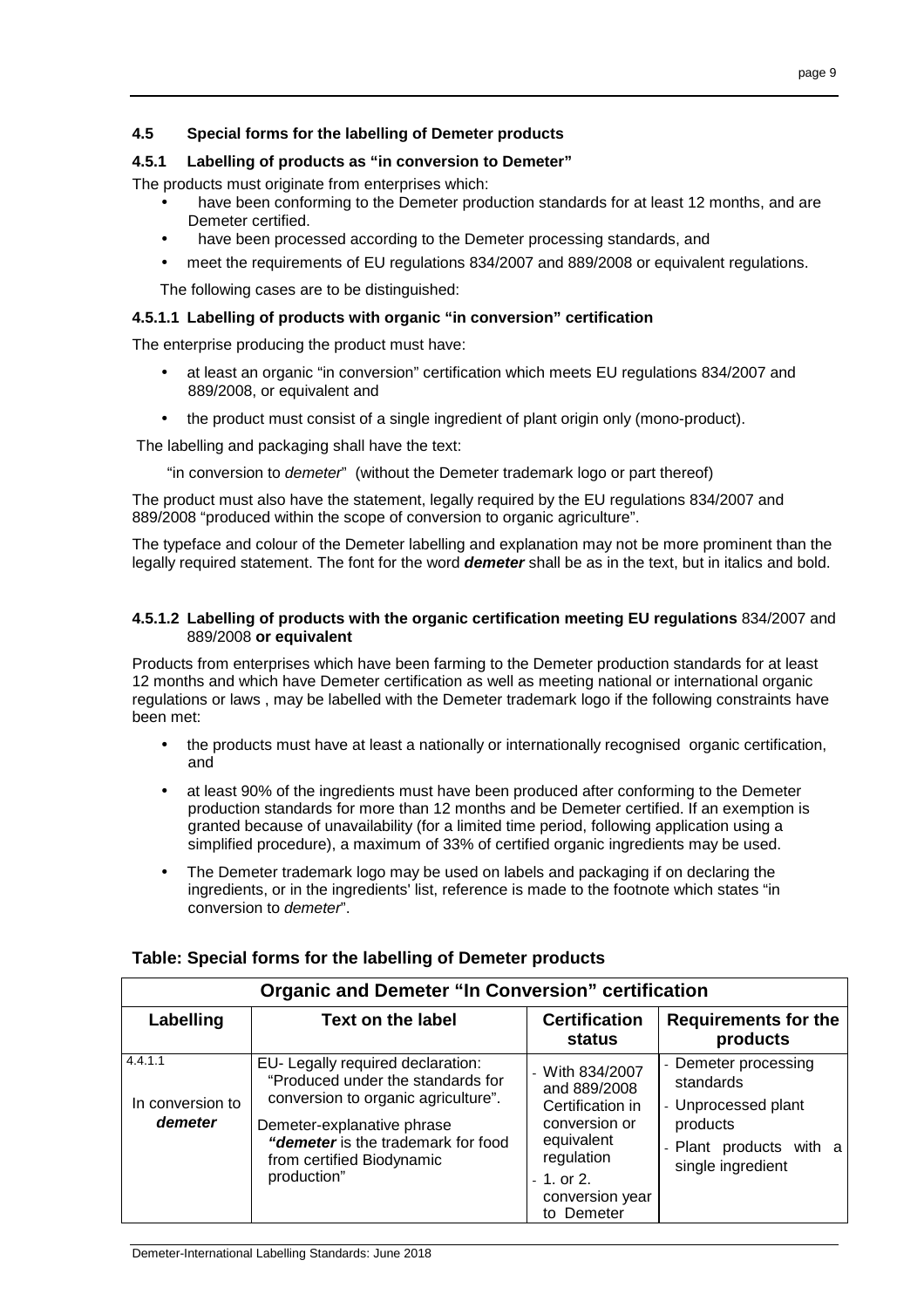| Certified organic - Demeter in conversion                                                                                                                                                                                         |                                                                                                                                                                                                                                                                                                                            |                                                                                                                             |                                                                                                                                                                                 |  |  |  |
|-----------------------------------------------------------------------------------------------------------------------------------------------------------------------------------------------------------------------------------|----------------------------------------------------------------------------------------------------------------------------------------------------------------------------------------------------------------------------------------------------------------------------------------------------------------------------|-----------------------------------------------------------------------------------------------------------------------------|---------------------------------------------------------------------------------------------------------------------------------------------------------------------------------|--|--|--|
| 4.4.1.2<br>demeter                                                                                                                                                                                                                | <b>demeter-</b> ingredients labelled with the<br>*footnote:<br>* In conversion to <b>demeter</b><br>Demeter-explanative phrase:<br>"demeter is the trademark for food<br>from certified Biodynamic<br>production"                                                                                                          | $-834/2007$ and<br>889/2008<br>Certification or<br>equivalent<br>regulation<br>$-1.$ or 2.<br>conversion year<br>to Demeter | Demeter processing<br>standards<br>- all products and<br>processing steps<br>- > 90 % In conversion to<br>demeter (>66 % if<br>exemption granted)<br>- at least 95 % cert. org. |  |  |  |
| The following exemption (4.4.2) is a part of these standards, as long as the "EU Regulation<br>125/2006 - (addition of vitamins to baby foods based on grains) exists:<br>Products with legal requirements (addition of vitamins) |                                                                                                                                                                                                                                                                                                                            |                                                                                                                             |                                                                                                                                                                                 |  |  |  |
| 4.4.2<br>demeter<br>Demeter-<br>ingredient                                                                                                                                                                                        | Ingredients list as in 4.1.1./4.1.2<br>Addition to text: Vitamins added<br>according to law.<br>Demeter-explanative phrase:<br>"demeter is the trademark for food<br>from certified Biodynamic<br>production"                                                                                                              | - certified<br>organic/EU<br>- Demeter<br>certification                                                                     | - Demeter processing<br>standards<br>- Product has added<br>vitamins - legal<br>requirement<br>$-$ > 66% Demeter<br>proportion<br>- at least 95 % cert. org.                    |  |  |  |
|                                                                                                                                                                                                                                   | Products with legal requirements (Infant milk formula intended as a supplement to breast milk<br>for infants younger than 12 months)                                                                                                                                                                                       |                                                                                                                             |                                                                                                                                                                                 |  |  |  |
| demeter<br>Demeter-<br>ingredient                                                                                                                                                                                                 | Ingredients list as in 4.1.1./4.1.2<br>Addition to text: contains legally<br>required additives. Infant milk formula<br>is intended as a supplement to breast<br>milk for infants younger than 12<br>months.<br>Demeter-explanative phrase:<br>"demeter is the trademark for food<br>from certified Biodynamic production" | certified<br>organic/EU<br>Demeter<br>certification                                                                         | Demeter processing<br>standards<br>Product has legally<br>required additives<br>>90% Demeter<br>proportion (>66% with an<br>exemption)<br>at least 95% cert. org.               |  |  |  |

# **4.5.2 Products with legally required ingredients**

In the case of baby foods based on grain, which are legally required to have added vitamins (EU 1925/2006), the addition is to be specified in the ingredients list by taking up the following sentence: "Containing added vitamins, as legally required."

# **4.6 Particular labelling regulations for individual product groups**

#### **4.6.1 Labelling of products from Demeter bee management**

The labels and labelling of packaging of products from Demeter bee management using the Demeter trademark logo shall comply with section 4.1 (Table: General labelling of products containing Demeter ingredients) or 4.4.1.2 (Table: particular forms of labelling of Demeter products). The following text or similar wording that conveys this information must be included on labels:

"The deciding factor in the production of products from Demeter bee management is the way that the bees are cared for. Since bees have a large area over which they forage it is not possible to expect them primarily to work land which has been managed biodynamically".

# **4.6.2 Labelling of products containing alcohol**

#### **4.6.2.1 Labelling of alcoholic spirits**

The labelling of alcoholic spirits or Demeter products containing alcoholic spirits with all Demeter/Biodynamic logos is not permitted. The Demeter ingredients in the product may be indicated in the ingredients list under the following conditions:

• The product must comply with Section XV of the Demeter International processing standards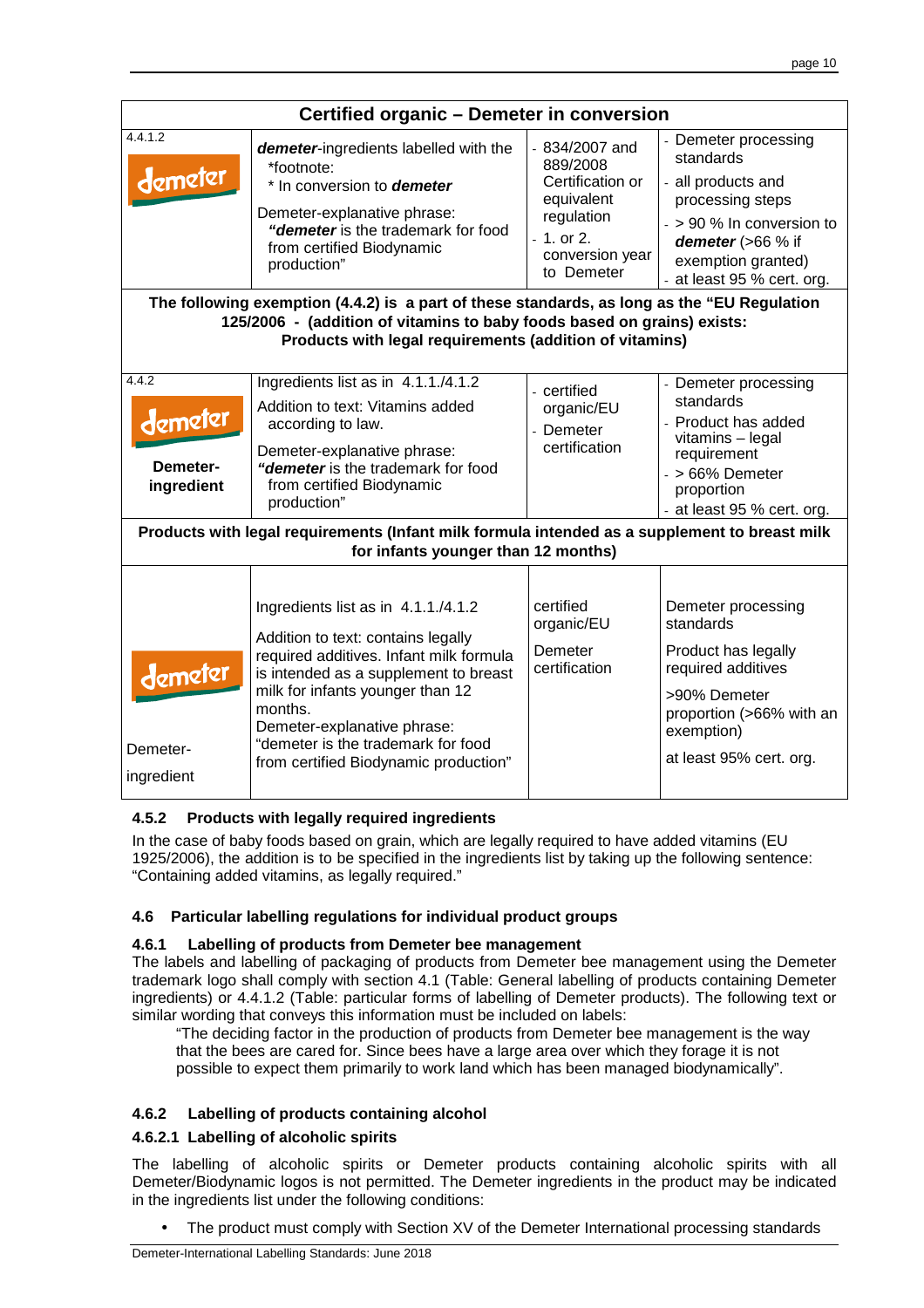- The word Demeter may be used only on the back and/or side panel labelling
- Font, style and size for use of the word Demeter is similar to the text used on the information panel (no use of the Demeter logo)
- The certified Demeter ingredients in the product are clearly indicated:

Each respective organisation shall decide on the deadline for phasing out existing labelling on alcoholic spirit products already labelled that do not conform to this new standard.

#### **4.6.2.2 Labelling of Demeter and Biodynamic® wine.**

#### **4.6.2.2.1 Use of the Demeter co-brand**

If wine is made from Demeter/Biodynamic® grapes, **and** conforms to the Demeter International wine standards, it may be labelled with the Demeter logo. The general requirements are detailed in section 4.1 (Table: General labelling of products containing Demeter ingredients) and 4.4 (Table: Special forms of labelling Demeter products). The logo may be used on the front label, on a collar label, or on the back label with free choice of placement. In addition to the standard colour scheme, the Demeter logo on wine labels may also be in black/white, gold or silver, independent of other colours used for the label.

## **4.6.2.2.2 Use of the word Biodynamic®**

If wine is made from Demeter/Biodynamic® grapes, **and** conforms to the Demeter-International wine standards, the word Biodynamic® maybe used. Usage shall conform to the labelling standards for Biodynamic section 4.3. It may be used in the text on the front or back label. It may be used only after the Trademark is registered and shall not be used as a prominent logo. It may be used on a label, with no mention of Demeter. Use of the Biodynamic® trademark must not diminish the co-brand.

#### **4.6.2.2.3 Use of the Demeter "flower" trademark**

If wine is made from Demeter/Biodynamic® grapes, **and** conforms to the Demeter-International wine standards, countries have the option to use the Demeter flower trademark on the front label, back label, or on a collar complying with the national standards for labelling.



#### **4.6.2.2.4 Labelling as 'Wine made from Demeter Grapes' or 'Wine made from Biodynamic Grapes'**

If Demeter/Biodynamic grapes are processed to wine using the EU wine standards or to standards recognised as equivalent they may be labelled as 'Wine made from Demeter Grapes' or 'Wine made from Biodynamic Grapes' under the following conditions:

- The co-brand must not be used and no implication made that the wine is Demeter wine
- Labelling is restricted to the back label only, using the words 'Wine made from Demeter Grapes' or 'Wine made from Biodynamic Grapes' in the type face and font of the text.

Other references to the Biodynamic method of grape production are permitted on the back label in the same type face and font.

#### **4.6.2.3 Labelling of other products with alcoholic ingredients**

Demeter products with Demeter alcoholic ingredients in which the alcoholic ingredient is not part of their sales name have to be provided with additional labelling. Additional labelling as part of the ingredients list is not sufficient. Additional labelling is especially required on products which are not normally associated with alcoholic ingredients like sweets or bakery products.

#### **4.6.3 Labelling of Demeter cosmetics**

In order to label a cosmetic product as Demeter, it must have been produced in compliance with the Demeter cosmetic and personal care product standards, and shall take the following forms.

#### **4.6.3.1 Labelling with the Demeter trademark logo 90% rule**

Normal labelling of Demeter products (at least 90% Demeter ingredients)

**DEMETER/BIODYNAMIC** product (e.g. Demeter/Biodynamic Skin Cream):

- At least **90%** of all ingredients of agricultural origin are of DEMETER/BIODYNAMIC quality.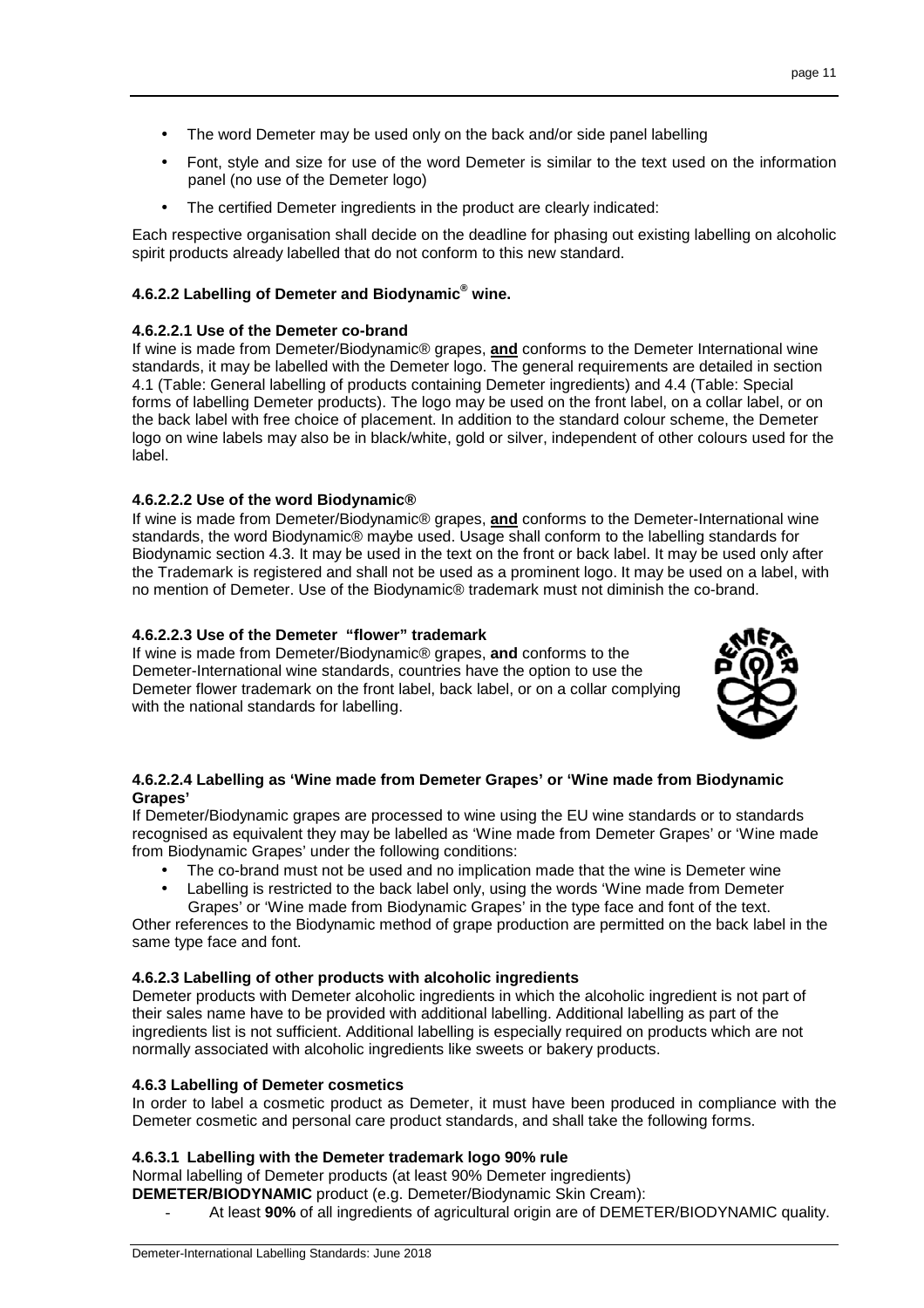- The remaining ingredients of agricultural origin may be certified organic if documented as being unavailable in DEMETER/BIODYNAMIC quality, and
- Any remaining ingredients of non-agricultural origin must be listed in section six.

The Demeter logo may be used on the primary display panel conforming to the requirements detailed in these Demeter-International Labelling standards.

#### **4.6.3.2 Exemption to label products with at least 66% of the ingredients in Demeter quality**

Demeter products for which less than 90% of the ingredients are available with Demeter certification, may use a maximum of 33% of ingredients from "in conversion to Demeter" or with an organic certification, or additives and aids of non agricultural origin under the following conditions:

- An exemption has been approved by the respective organisation
- The ingredients included in the name are of DEMETER/BIODYNAMIC quality
- The remaining ingredients of agricultural origin may be certified organic if documented as being unavailable in DEMETER/BIODYNAMIC quality
- Any remaining product ingredients of non-agricultural origin must be listed in section six
- A foot note must be placed on the information panel
	- '\*Ingredient' In conversion to **demeter/biodynamic**', or \*Ingredient' certified organic production, or
		- 'This product contains between 66% and 90% **demeter/biodynamic** ingredients'

The Demeter logo may be used on the primary display panel conforming to the requirements detailed in the Demeter International Labelling standards.

#### **4.6.3.3 Labelling of products containing less than 66% DEMETER/BIODYNAMIC ingredients**

Use of the words DEMETER/BIODYNAMIC is permitted with reference to the raw materials and to give brief information about Biodynamic agriculture **only** when marketing and labelling does not mislead the consumer into thinking the product as a whole is of Demeter/Biodynamic quality or has been produced conforming to Section X of the Demeter International processing standards as a whole.

Demeter or Biodynamic may be used only on the back and/or side panel labelling when:

- The product meets an "organic" or "natural" standard approved\* by Demeter International and be labelled as such, or
- The product meets this standard with the exception of one or more ingredients of nonagricultural origin permitted in a "natural" standard mentioned above, and
- Font style and size for use of Demeter or Biodynamic is similar to the text used on the information panel (no use of the Demeter logo)
- The certified Biodynamic ingredients in the product are indicated:
	- either on the packaging
	- or on the insert with the product and in the internet via a link from the product

Reference to Demeter/Biodynamic agriculture and raw materials in relation to product(s) which contain less than 66% of Demeter/Biodynamic ingredients in the total formulation may only be made as specified above. Internet and other non-point-of-sale information specific to product(s) must also be clear that the product(s) referenced are not Demeter/Biodynamic.

\* See section 3.2.3 of the cosmetics and personal care standards.

#### **4.6.4 Labelling of textiles from Demeter wool or Demeter fibre**

The labelling of textiles from Demeter wool and other Demeter fibres, which have been produced according to the Demeter processing standards, can be labelled as detailed below.

#### **4.6.4.1 Labelling with the Demeter trademark logo**

Labelling with the new Demeter-trademark logo shall comply with sections 4.1and 4.2.

#### **4.6.4.2 Labelling of fibre products containing Demeter raw materials**

Use of the words DEMETER/BIODYNAMIC is permitted with reference to the raw materials and to give brief information about Biodynamic agriculture only when marketing and labelling does not mislead the consumer into thinking the product as a whole is of Demeter/Biodynamic quality or has been produced conforming to Section XVI of the Demeter International processing standards as a whole. Demeter or Biodynamic may be used only on the back and/or side panel labelling when: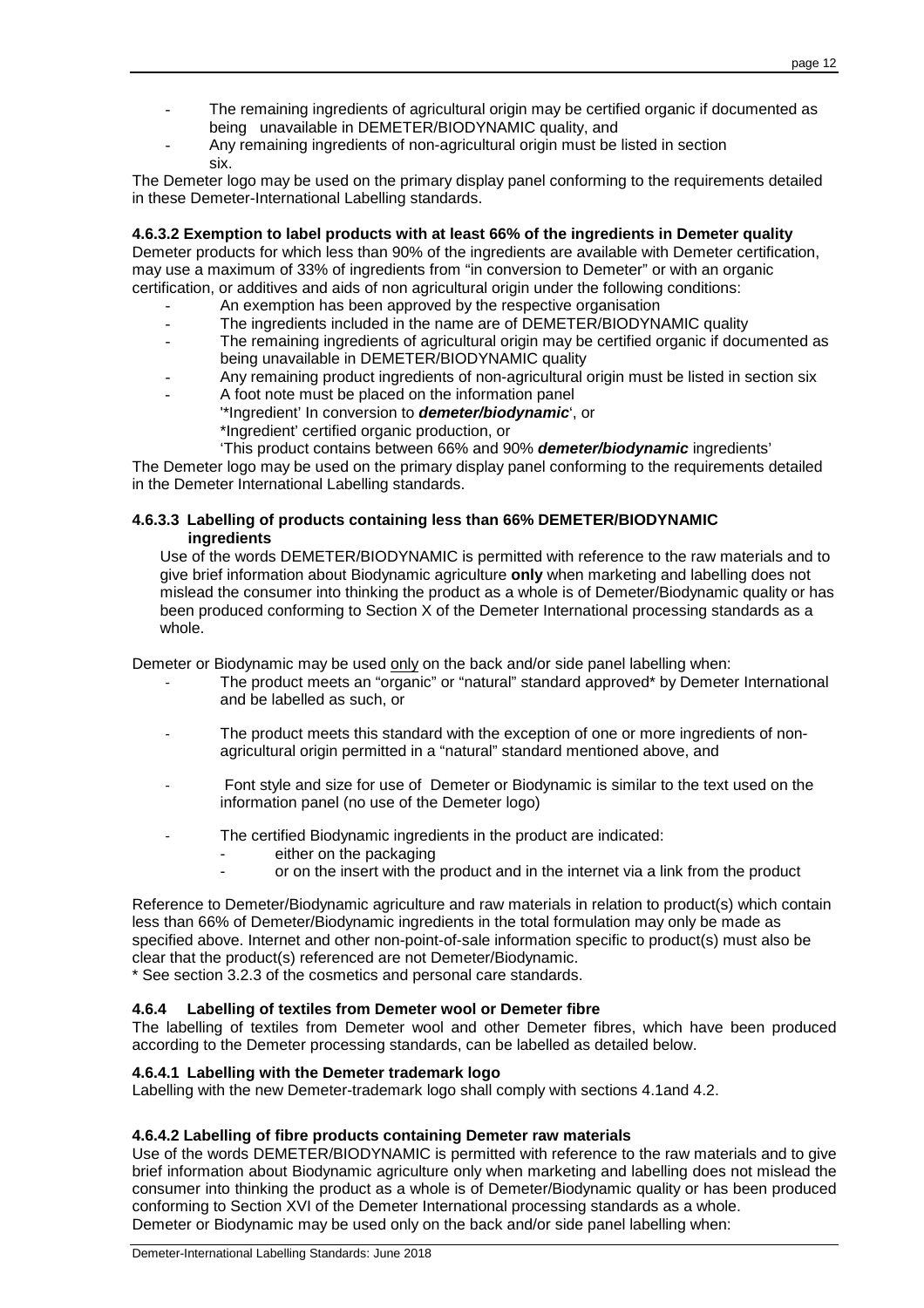- The product meets an "organic" or "natural" standard approved\* by Demeter International e.g. GOTS and be labelled as such, or
- The product meets the Demeter International textile standard with the exception of one or more ingredients/processes permitted in a "natural" standard mentioned above, and
- Font style and size for use of Demeter or Biodynamic is similar to the text used on the information panel (no use of the Demeter logo)
- The certified Biodynamic ingredients in the product are indicated:
- either on the packaging/labelling
	- or on the insert with the product and in the internet via a link from the product

Reference to Demeter/Biodynamic agriculture and raw materials in relation to product(s) may only be made as specified above. Internet and other non-point-of-sale information specific to product(s) must also be clear that the product(s) referenced are not Demeter/Biodynamic.

- Approval requires the standard in question to have:
	- Minimum organic ingredient content of 50% of the agricultural ingredients
	- No ingredients in parallel (Demeter with organic/conventional)
	- No GMO
	- No nanoparticles

The licensee shall apply for approval by supplying proof that the above requirements are met by the standard in question, and they are certified to that standard.

The DEMETER/BIODYNAMIC trademark logos cannot be used anywhere on the product label.

#### **4.6.5 Labelling of products from Biodynamic breeding**

Products from Biodynamic breeding meeting the breeding section of this production standard can be labelled with the Demeter trademarks in line with the general requirements of this labelling standard.

Products from Biodynamic breeding can be labelled additionally with a textual reference e.g. "Biodynamically cultivated variety", "Biodynamically grown varieties" or "from Biodynamic breeding" within the continuous text on the product.

Products from Biodynamic breeding can be labelled additionally with a logo combination of the association for organic breeding "Bioverita" label and a reference to Biodynamic breeding.

For products with a textual reference or with a logo combination with "Bioverita", as described above, the following requirements for minimum proportion of Biodynamic cultivated raw materials appear:

- Labelled seeds have to be 100 % from Biodynamic breeding
- Single ingredient products which are sold as loose unprocessed items have to be 100% from Biodynamic breeding
- Single ingredient products which are sold packed and/or processed have to contain at least 66% raw material originating from Biodynamic breeding. This defined minimum proportion is calculated using the yearly average and not per package.
- Multi-ingredient products have to contain at least 50% ingredients originating from Biodynamic breeding. This defined minimum proportion is calculated using the yearly average and not per package.

The requirements outlined above also apply to products and raw material from seeds on Demeter farms that were multiplied on an organic farm for the purpose of seed production.